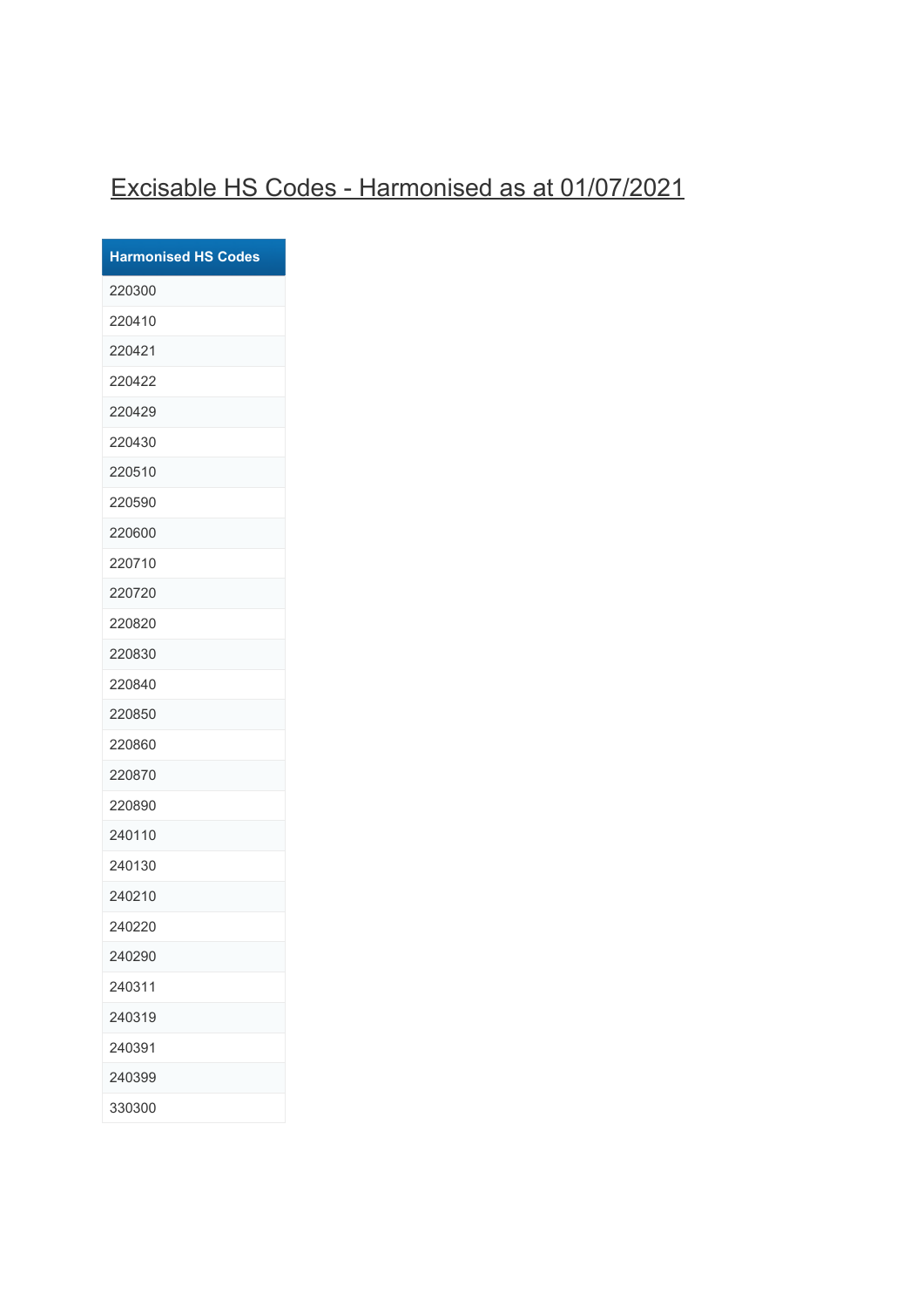## Excisable HS Codes -Energy Products as at 01/07/2021

| <b>Energy HS Codes</b> |
|------------------------|
| 151620                 |
| 151800                 |
| 270111                 |
| 270112                 |
| 270119                 |
| 270120                 |
| 270210                 |
| 270220                 |
| 270400                 |
| 270710                 |
| 270720                 |
| 270730                 |
| 270740                 |
| 270750                 |
| 271012                 |
| 271019                 |
| 271020                 |
| 271111                 |
| 271112                 |
| 271113                 |
| 271121                 |
| 271129                 |
| 271600                 |
| 290511                 |
| 381111                 |
| 381119                 |
| 381190                 |
| 382600                 |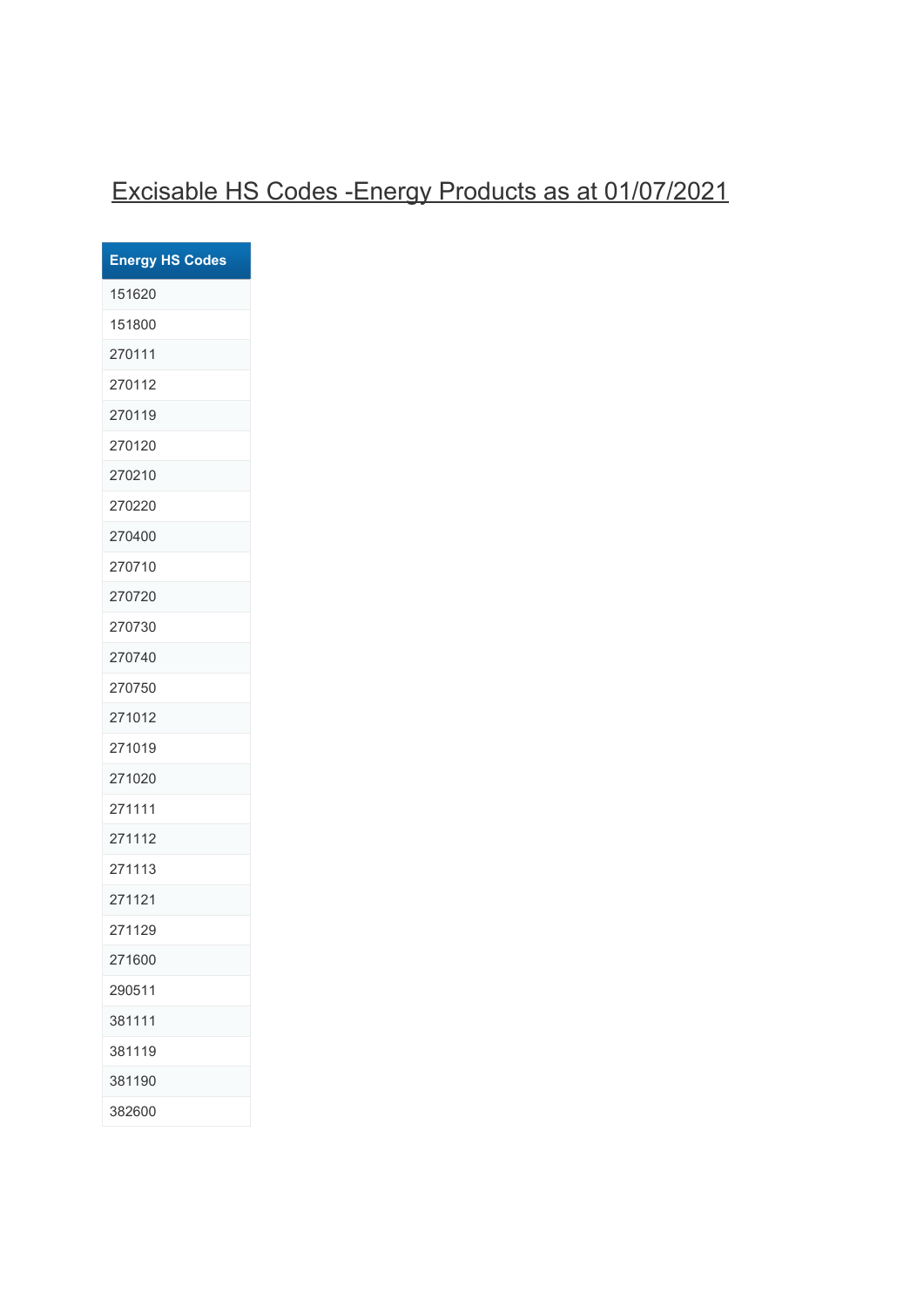## Excisable HS Codes - Non-Harmonised as at 01/07/2021

| <b>Non-Harmonised HS Code</b> |
|-------------------------------|
| 170410                        |
| 200820                        |
| 200830                        |
| 200840                        |
| 200850                        |
| 200860                        |
| 200870                        |
| 200880                        |
| 200899                        |
| 210690                        |
| 220110                        |
| 220190                        |
| 220210                        |
| 220291                        |
| 220299                        |
| 252310                        |
| 252321                        |
| 252329                        |
| 252330                        |
| 252390                        |
| 330210                        |
| 330290                        |
| 330410                        |
| 330420                        |
| 330430                        |
| 330491                        |
| 330499                        |
| 330510                        |
| 330520                        |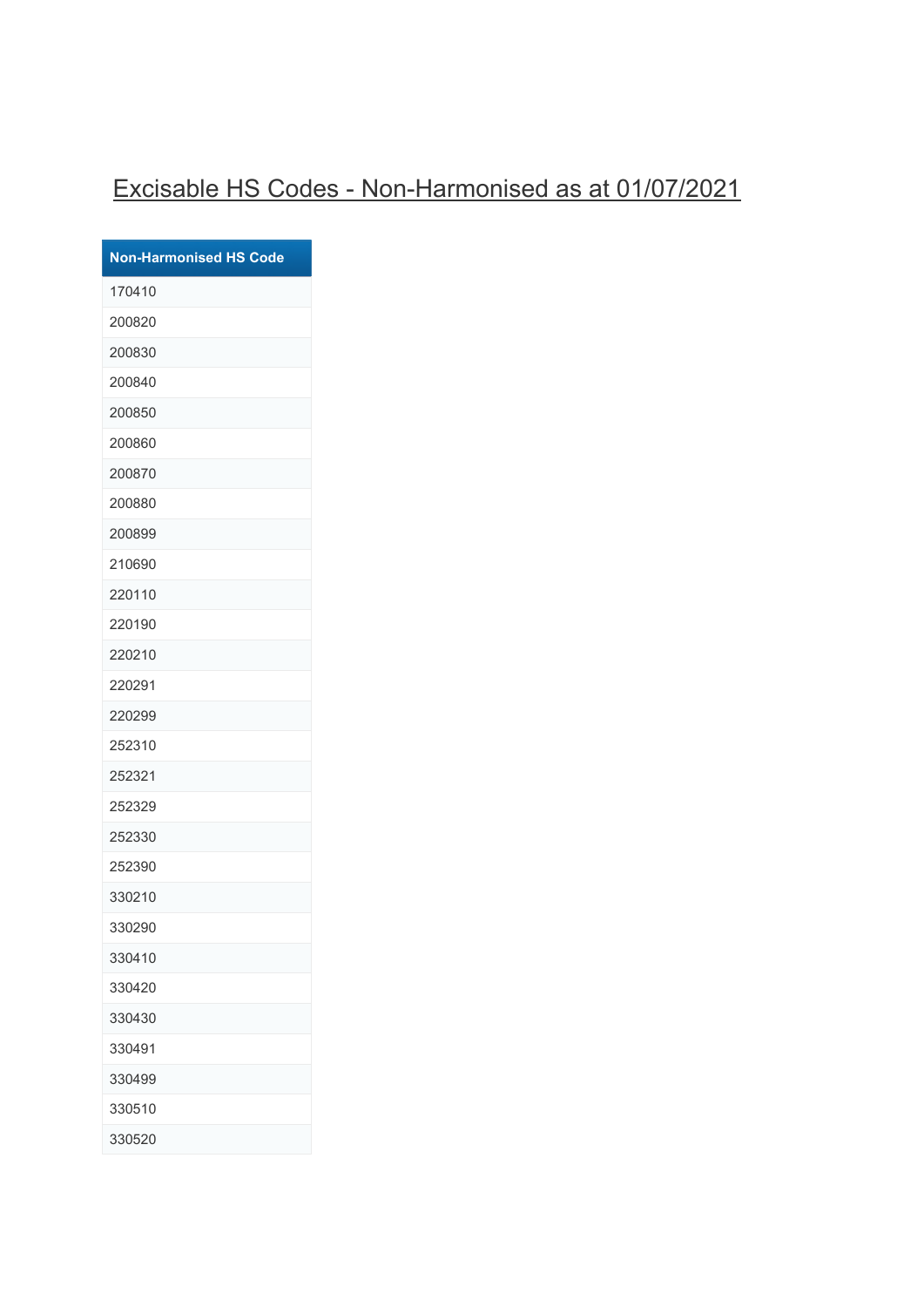| 330530 |
|--------|
| 330590 |
| 330710 |
| 330720 |
| 330730 |
| 330741 |
| 330749 |
| 330790 |
| 340111 |
| 340119 |
| 340120 |
| 340130 |
| 392010 |
| 392020 |
| 392030 |
| 392043 |
| 392049 |
| 392051 |
| 392059 |
| 392061 |
| 392062 |
| 392063 |
| 392069 |
| 392071 |
| 392073 |
| 392079 |
| 392091 |
| 392092 |
| 392093 |
| 392094 |
| 392099 |
| 392321 |
| 392329 |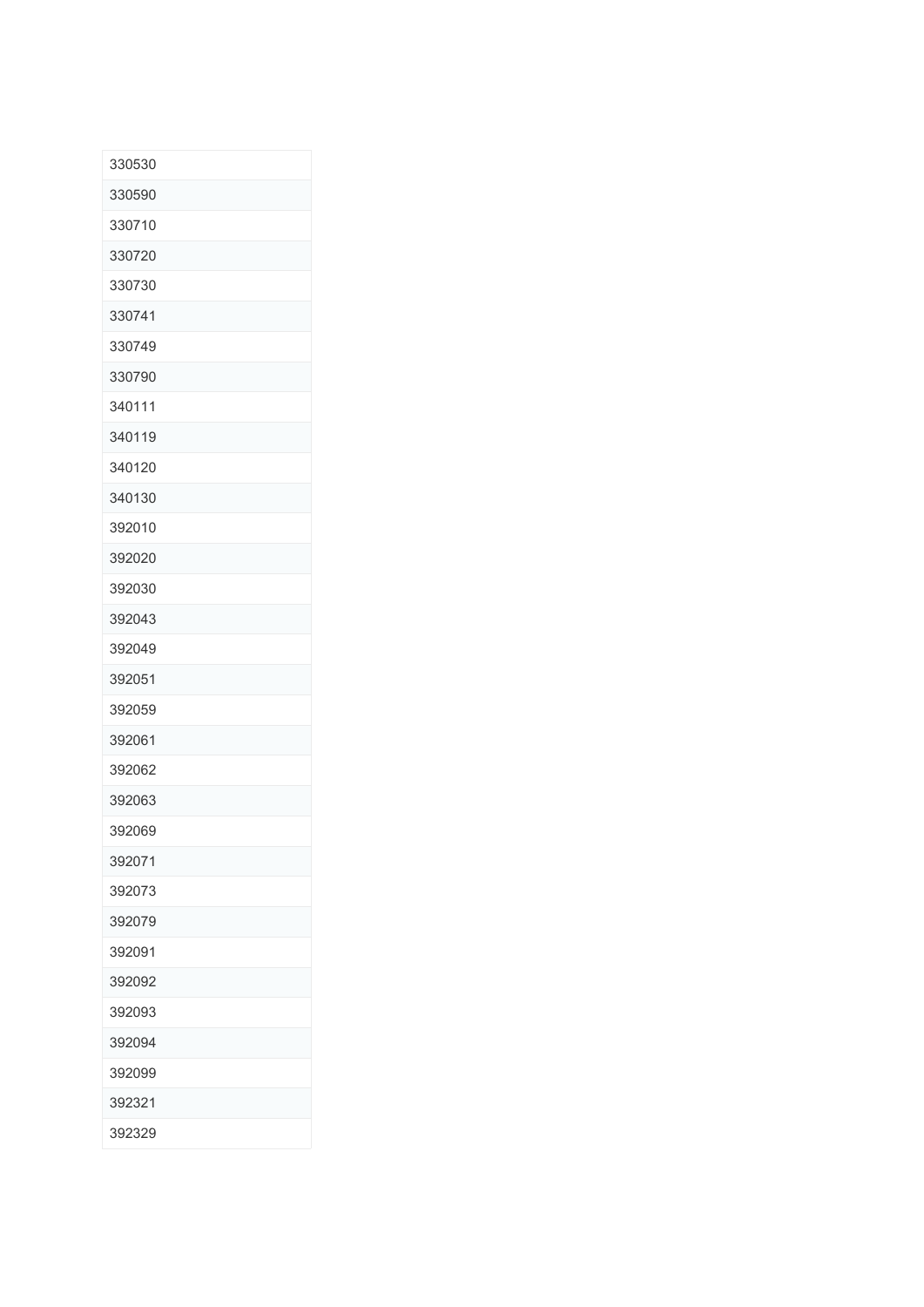| 401110 |
|--------|
| 401120 |
| 401130 |
| 401140 |
| 401170 |
| 401180 |
| 401190 |
| 401211 |
| 401212 |
| 401213 |
| 401219 |
| 401220 |
| 401290 |
| 681091 |
| 690721 |
| 690722 |
| 690723 |
| 690730 |
| 690740 |
| 700510 |
| 700521 |
| 700529 |
| 700530 |
| 700600 |
| 700719 |
| 700729 |
| 700800 |
| 721310 |
| 721320 |
| 721391 |
| 721399 |
| 721410 |
| 721420 |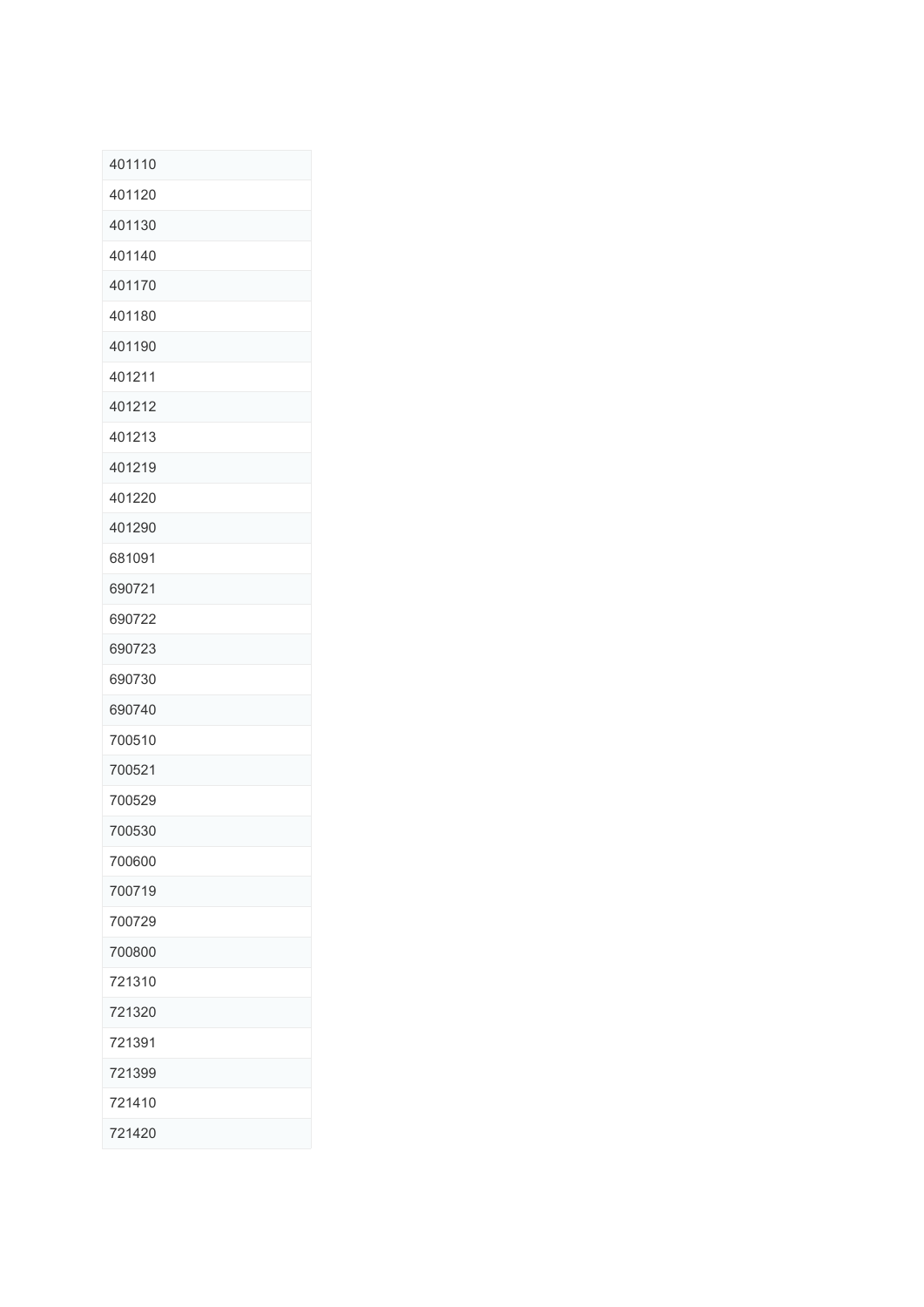| 721430 |  |
|--------|--|
| 721491 |  |
| 721499 |  |
| 721610 |  |
| 721621 |  |
| 721622 |  |
| 721631 |  |
| 721632 |  |
| 721633 |  |
| 721640 |  |
| 721650 |  |
| 721661 |  |
| 721669 |  |
| 721691 |  |
| 721699 |  |
| 731420 |  |
| 731439 |  |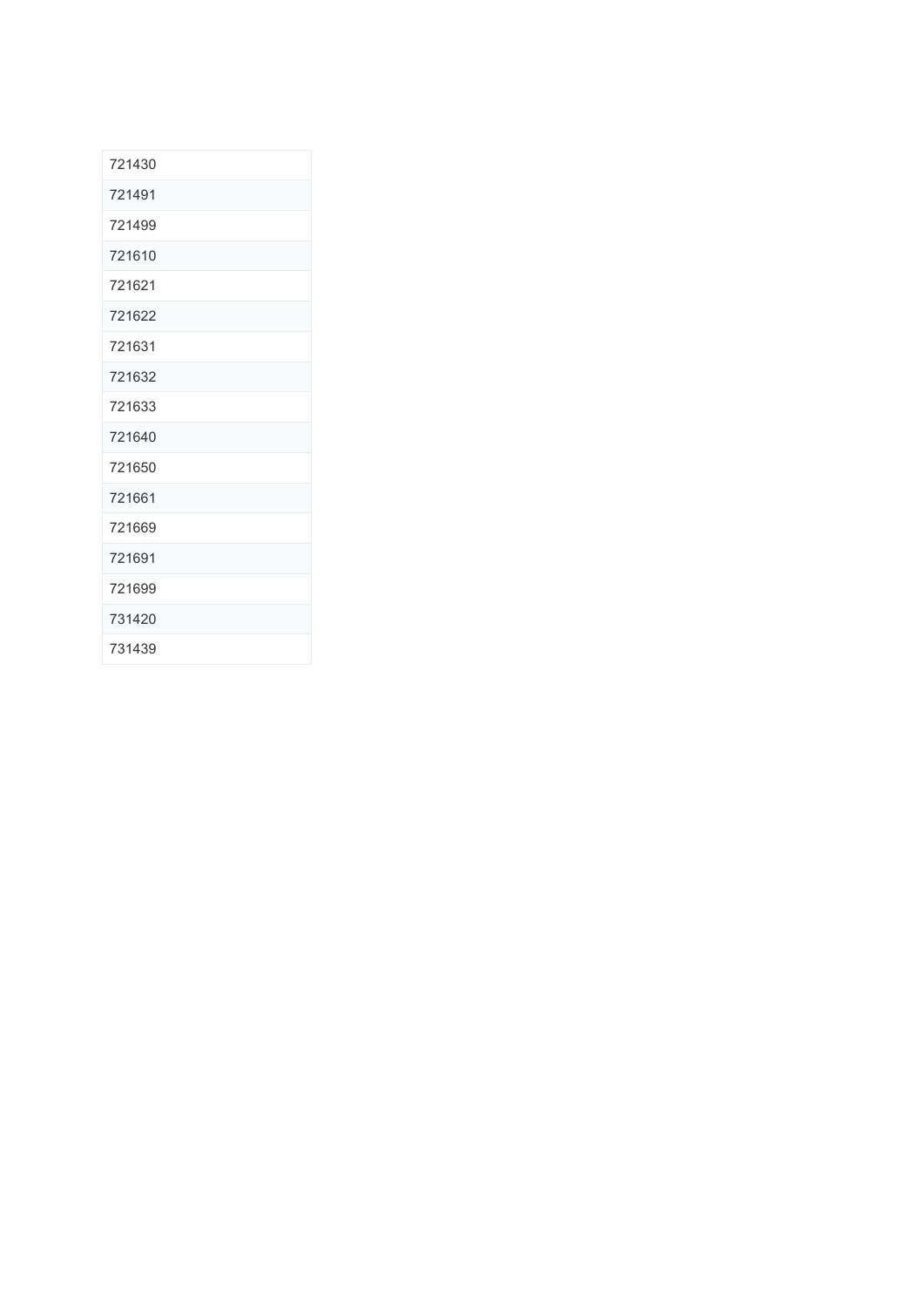## H7 Blocked Chapters as at 01/07/2021

| <b>Section</b> | <b>Description</b>                                                                                                  |
|----------------|---------------------------------------------------------------------------------------------------------------------|
|                | live animals; animal products                                                                                       |
| <b>Chapter</b> | <b>Title</b>                                                                                                        |
| 01             | Live animals                                                                                                        |
| 02             | Meat and edible meat offal                                                                                          |
| 03             | Fish and crustaceans, molluscs and other aquatic invertebrates                                                      |
| 04             | dairy produce; birds' eggs; natural honey; edible products of animal origin, not<br>elsewhere specified or included |
| 05             | Products of animal origin, not elsewhere specified or included                                                      |

| <b>Section</b> | <b>Description</b>                                                                                                          |
|----------------|-----------------------------------------------------------------------------------------------------------------------------|
| $\mathbf{  }$  | vegetable products                                                                                                          |
| <b>Chapter</b> | <b>Title</b>                                                                                                                |
| 06             | Live trees and other plants; bulbs, roots and the like; cut flowers and ornamental<br>foliage                               |
| 07             | Edible vegetables and certain roots and tubers                                                                              |
| 08             | Edible fruit and nuts; peel of citrus fruit or melons                                                                       |
| 09             | Coffee, tea, mata and spices                                                                                                |
| 10             | Cereals                                                                                                                     |
| 11             | Products of the milling industry; malt; starches; inulin; wheat gluten                                                      |
| 12             | Oil seeds and oleaginous fruits; miscellaneous grains, seeds and fruit; industrial or<br>medicinal plants; straw and fodder |
| 13             | Lac; gums, resins and other vegetable saps and extracts                                                                     |
| 14             | Vegetable plaiting materials; vegetable products not elsewhere specified or included                                        |

| <b>Section</b> | <b>Description</b>                                                           |
|----------------|------------------------------------------------------------------------------|
| Ш              | animal or vegetable fats and oils and their cleavage products; prepared edib |
| <b>Chapter</b> | Title                                                                        |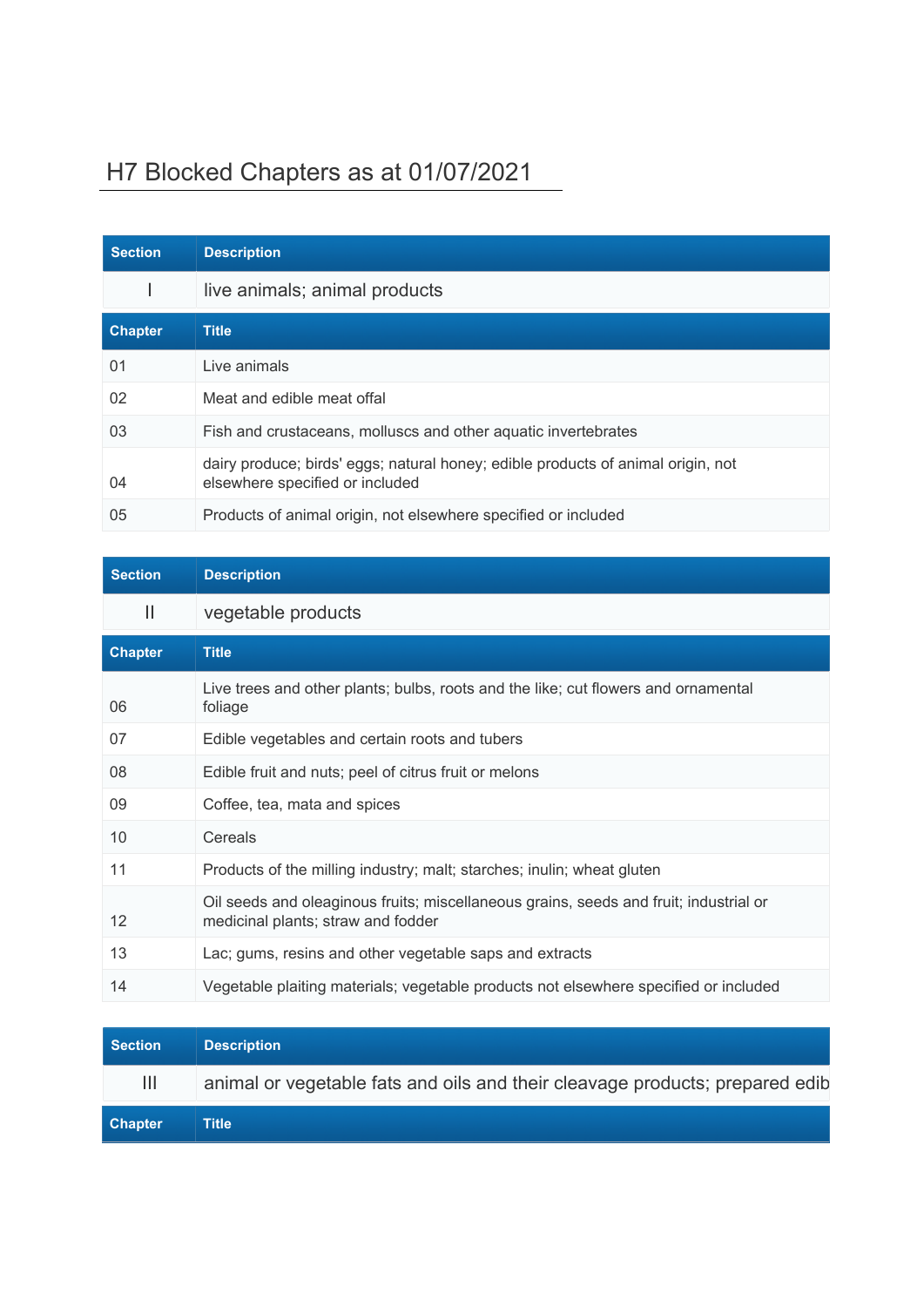15

Animal or vegetable fats and oils and their cleavage products; prepared edible fats; animal or vegetable waxes

| <b>Section</b> | <b>Description</b>                                                                       |
|----------------|------------------------------------------------------------------------------------------|
| IV             | prepared foodstuffs; beverages, spirits and vinegar; tobacco and manufactul              |
| <b>Chapter</b> | <b>Title</b>                                                                             |
| 16             | Preparations of meat, of fish or of crustaceans, molluscs or other aquatic invertebrates |
| 17             | Sugars and sugar confectionery                                                           |
| 18             | Cocoa and cocoa preparations                                                             |
| 19             | Preparations of cereals, flour, starch or milk; pastry cooks' products                   |
| 20             | Preparations of vegetables, fruit, nuts or other parts of plants                         |
| 21             | Miscellaneous edible preparations                                                        |
| 22             | Beverages, spirits and vinegar                                                           |
| 23             | Residues and waste from the food industries; prepared animal fodder                      |
| 24             | Tobacco and manufactured tobacco substitutes                                             |

| <b>Section</b> | <b>Description</b>                                                                                      |
|----------------|---------------------------------------------------------------------------------------------------------|
| V              | mineral products                                                                                        |
| <b>Chapter</b> | <b>Title</b>                                                                                            |
| 25             | Salt; sulphur; earths and stone; plastering materials, lime and cement                                  |
| 26             | Ores, slag and ash                                                                                      |
|                | Mineral fuels, mineral oils and products of their distillation; bituminous substances;<br>mineral waxes |

| <b>Section</b> | <b>Description</b>                                                                                                                      |
|----------------|-----------------------------------------------------------------------------------------------------------------------------------------|
| VI             | products of the chemical or allied industries                                                                                           |
| <b>Chapter</b> | <b>Title</b>                                                                                                                            |
| 28             | Inorganic chemicals; organic or inorganic compounds of precious metals, of rare-earth<br>metals, of radioactive elements or of isotopes |
| 29             | Organic chemicals                                                                                                                       |
| 30             | Pharmaceutical products                                                                                                                 |